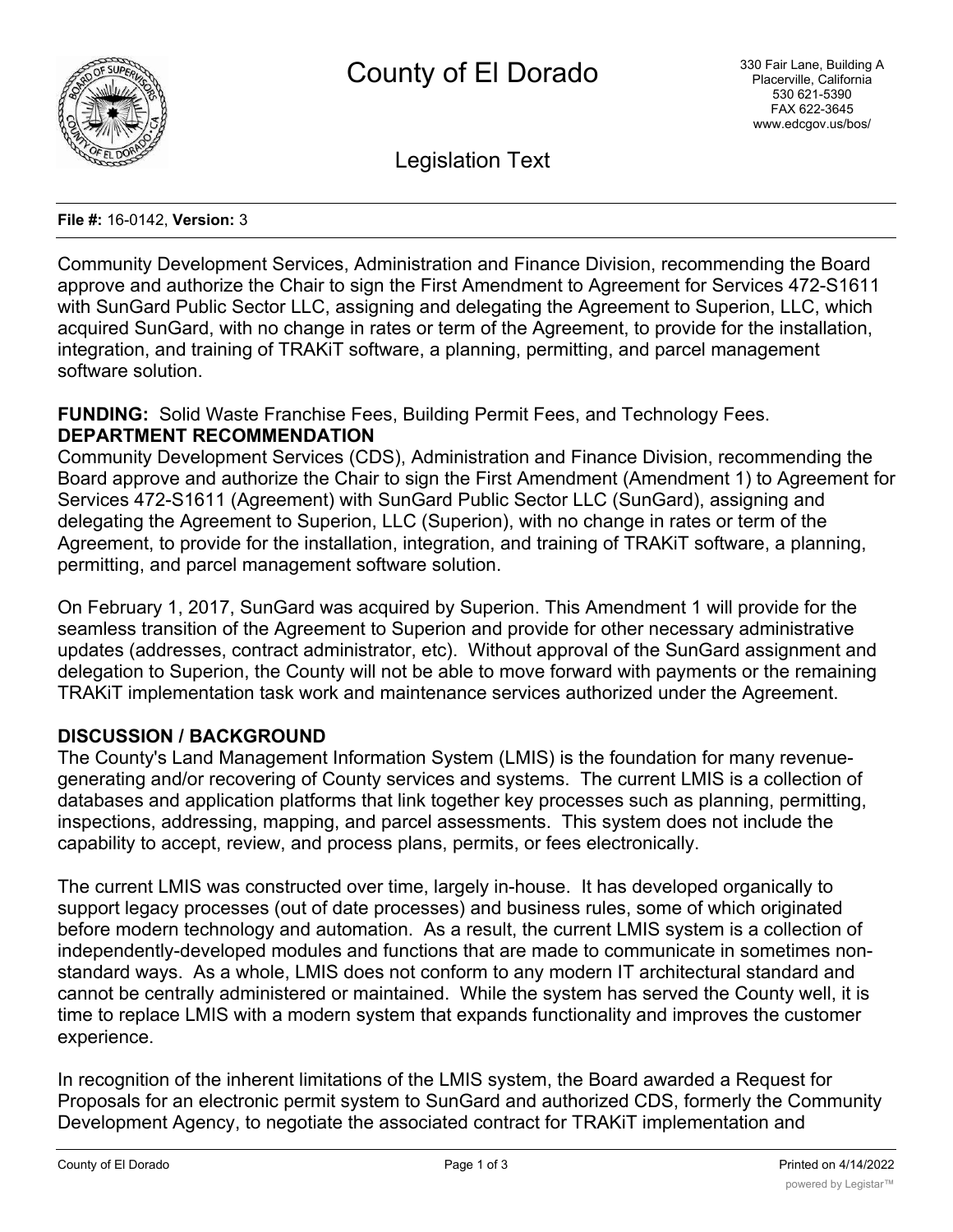maintenance services on February 23, 2016 (Item 41).

Purchase and implementation of an electronic permit system is a key part of CDS's effort to improve development processing. In addition to service improvements realized by the CDS Ombudsman Program and the new queueing system in the Building C Permit Center, the TRAKiT system will allow for the processing and issuance of online building permits, the utilization of electronic field devices by inspectors, and electronic submittal, plan checking, and processing of building and civil improvement plans.

Implementation of the new TRAKiT permit system will result in several improvements: *Elimination of mainframe usage will,*

- · Result in a reduction in associated hardware, software, system, and labor costs
- · Allow redirection of Information Technology resources from legacy programming languages to new state-of-the-art technologies
- · Enable departments and agencies to improve services by leveraging new technology
- Comply with Board direction to migrate from existing mainframe technology

# *Operating efficiencies will be achieved,*

- · Through redesigned operations, tighter integration of business processes and data, and new capabilities such as workflows and mobile devices
- · Through the availability of project status/reports in dashboard and snapshot views to the Board, management, staff, and customers
- · When specialized resources are no longer needed to develop customized solutions (i.e., shadow systems, excel spreadsheets, etc.) for emergency and one-time use projects and reports

# *Customer service will be improved with,*

- The implementation of a 24x7 customer-facing portal that allows: online permit application and fee payment; online submission of plans and supporting documents; automated enotification of permit and project status; and online management of inspections schedules
- · Cost savings from elimination of printing and paper costs incurred with the submission of numerous paper plan copies and documents
- · Cost and time savings from a reduction in trips to submit/resubmit applications and plans

On February 1, 2017, SunGard was acquired by Superion. This Amendment 1 will provide for the seamless transition of the Agreement to Superion and provide for other necessary administrative updates (addresses, contract administrator, etc). Without approval of the SunGard assignment and delegation to Superion, the County will not be able to move forward with payments or the remaining TRAKiT implementation task work and maintenance services authorized under the Agreement.

# **ALTERNATIVES**

Per the County Strategic Plan directive presented by David Russell, Director of Information Technology, on February 11, 2014 (Item 36), to vacate the mainframe within five years, there is no alternative other than procuring a new or separate system to meet this directive.

# **OTHER DEPARTMENT / AGENCY INVOLVEMENT**

The Project Sponsors participating from project inception include Karl Weiland, County Assessor, Rich Briner, County Surveyor, and David Russell, Information Technology Director.